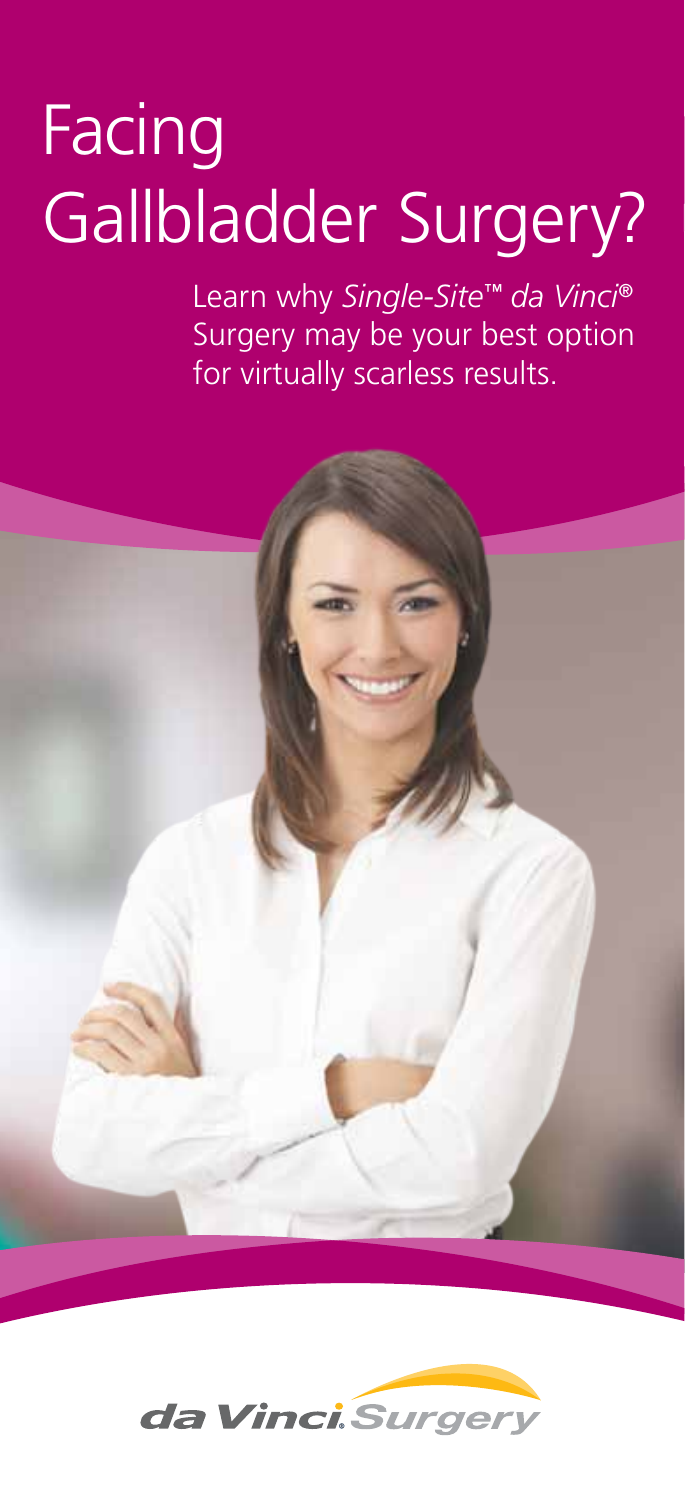### **The Condition:** Gallstones and Gallbladder Diseases

Your gallbladder is a pear-shaped organ under your liver that stores and concentrates bile to help digest fat. Gallbladder disease includes: inflammation, infection, or blockage (obstruction) of the gallbladder. The most common blockage is a gallstone. Gallstones are pebble-like and solid. They can be as large as a golf ball or as small as a grain of sand.

Gallbladder disease is very common, affecting about 10-15% of adults in Europe and the U.S.<sup>1</sup> It is more common in women, Native Americans, Hispanics, the obese and people over age 40.<sup>2</sup>

Symptoms of gallbladder disease may include: pain in the upper right side or middle of the abdomen, abdominal fullness, clay-colored stool, fever, nausea and vomiting, or yellowing of skin and whites of eyes (jaundice).<sup>3</sup>



1 Portincasa P, Moschetta A, Palasciano G. Cholesterol gallstone disease. Lancet. 2006 Jul 15;368(9531):230- 9. 2 Gallbladder Diseases. National Institutes of Health, Available from: http://www.nlm.nih.gov/medlineplus/ gallbladderdiseases.html <sup>3</sup>Gallstones. National Institutes of Health. Available from: http://www.nlm.nih.gov/ medlineplus/ency/article/000273.htm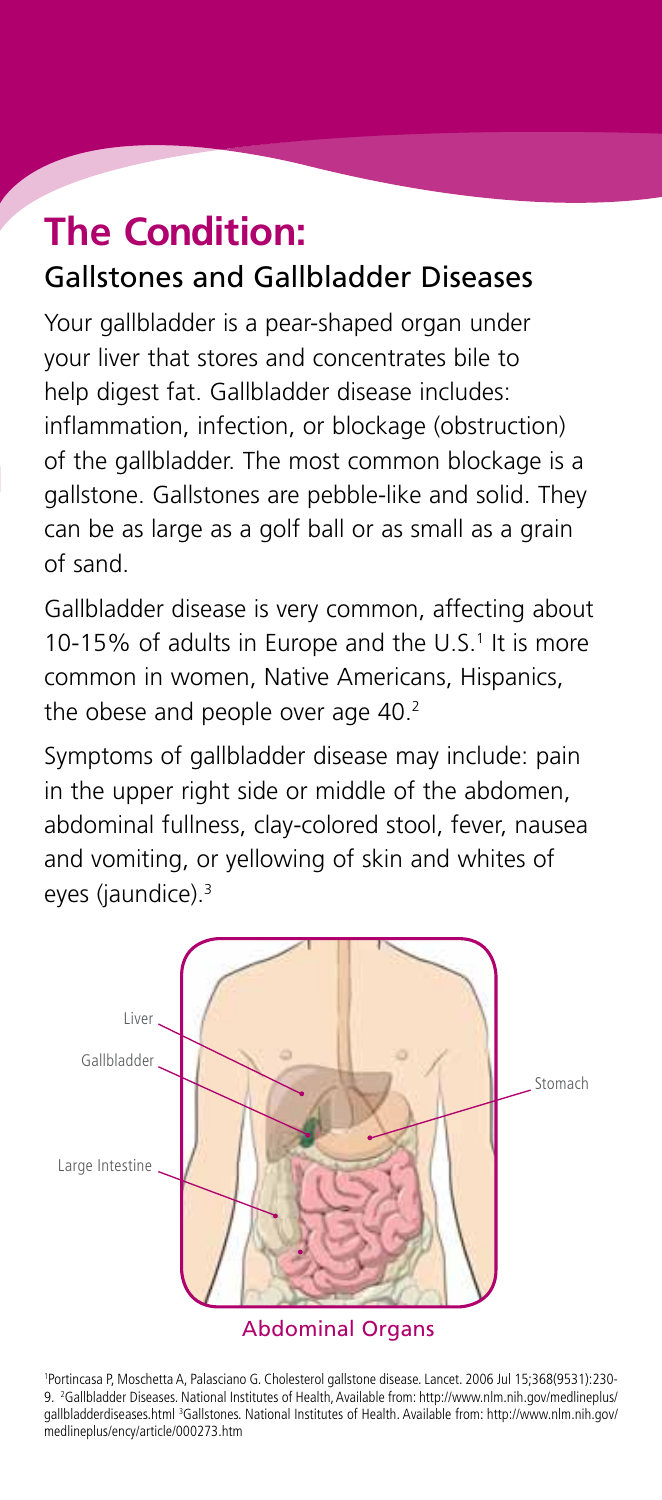## **The Treatment:**  Gallbladder Surgery

Treatment for gallbladder disease may include lifestyle changes, medicines and procedures. However, when routine medical care does not ease your symptoms, surgery may be needed. Depending on how severe your symptoms are, doctors may need to remove your gallbladder. This operation is known as a cholecystectomy.

Gallbladder surgery is generally performed using manual laparoscopy. This technique uses several small incisions to access the gallbladder. The approach is intended to speed recovery, minimize pain, reduce blood loss and complications while offering the added benefit of minimal scarring.

Your surgeon may also perform laparoscopic surgery through one incision to virtually eliminate scarring.

While single-incision manual laparoscopic surgery does minimize scarring, there are limitations for



Single-Site<sup>ns</sup> Instrumentation for the *da Vinci*® Si<sup>ns</sup> System has CE Mark and is FDA cle<br>While clinical studies suggest that the da Vinci® Surgical System using Single-Site™ Instrumentation is an et System may not be appropriate for every individual. Always ask your doctor about all treatment options, as<br>*Vinci, da Vinci S, da Vinci Si, and EndoWrist* are trademarks or registered trademarks of Intuitive Surgical. PN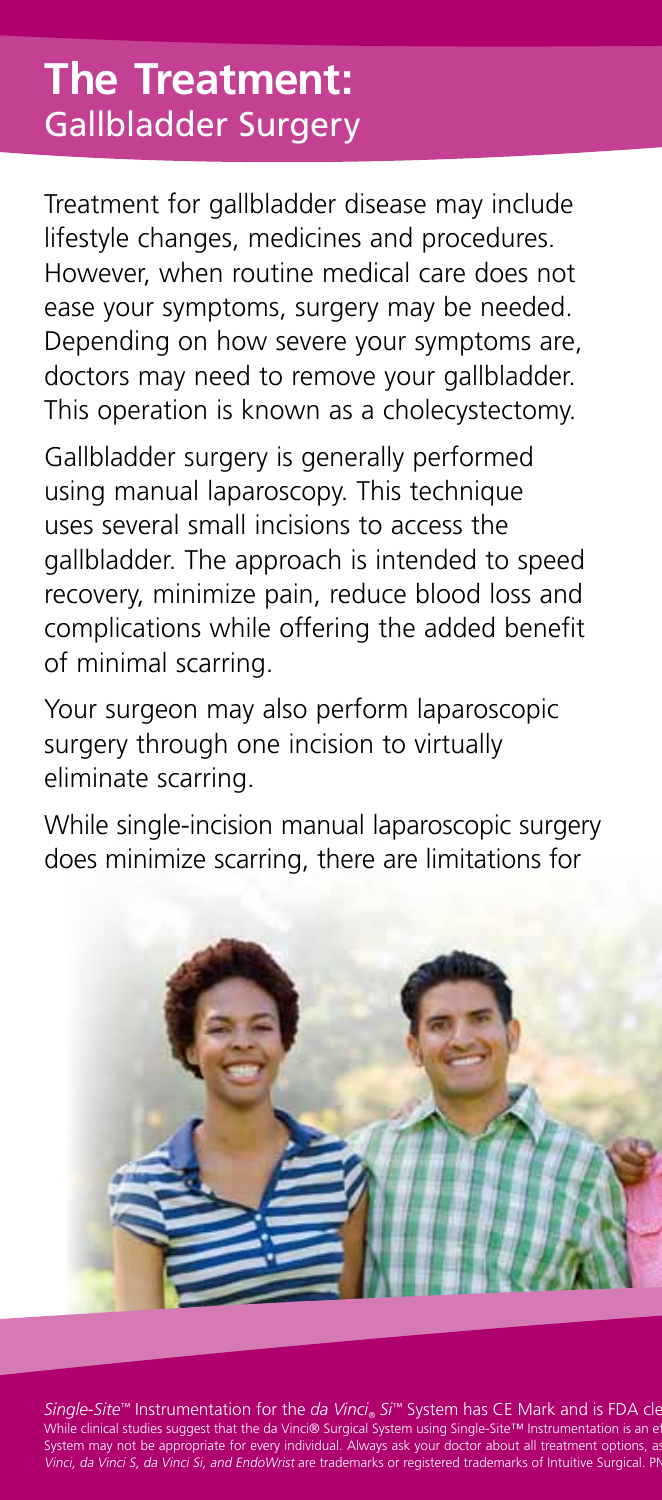the surgeon including: reduced visibility, restricted instrument control, restricted reach, and increased fatigue due to poor ergonomics. Also, some patients may not be candidates for single-incision laparoscopy if they have complex anatomy or adhesions from a prior surgery.

Due to these challenges, your doctor may need to convert the procedure to multi-incision surgery.



*Single-Simular instrumental for cholecystectomy.* 

Mective tool for single-incision cholecystectomy, individual results may vary. Surgery with the *da Vinci* Surgical well as their risks and benefits. © 2012 Intuitive Surgical. All rights reserved. Intuitive, Intuitive Surgical, da Vinci S, da Vinci Sarata Barata Si, and Endowritive Surgical Surgical Surgical Surgical Surgical Surgical Surg<br>Bigger Surgical Surgical Surgical Surgical Surgical Surgical Surgical Surgical Surgical Surgical Surgical Surg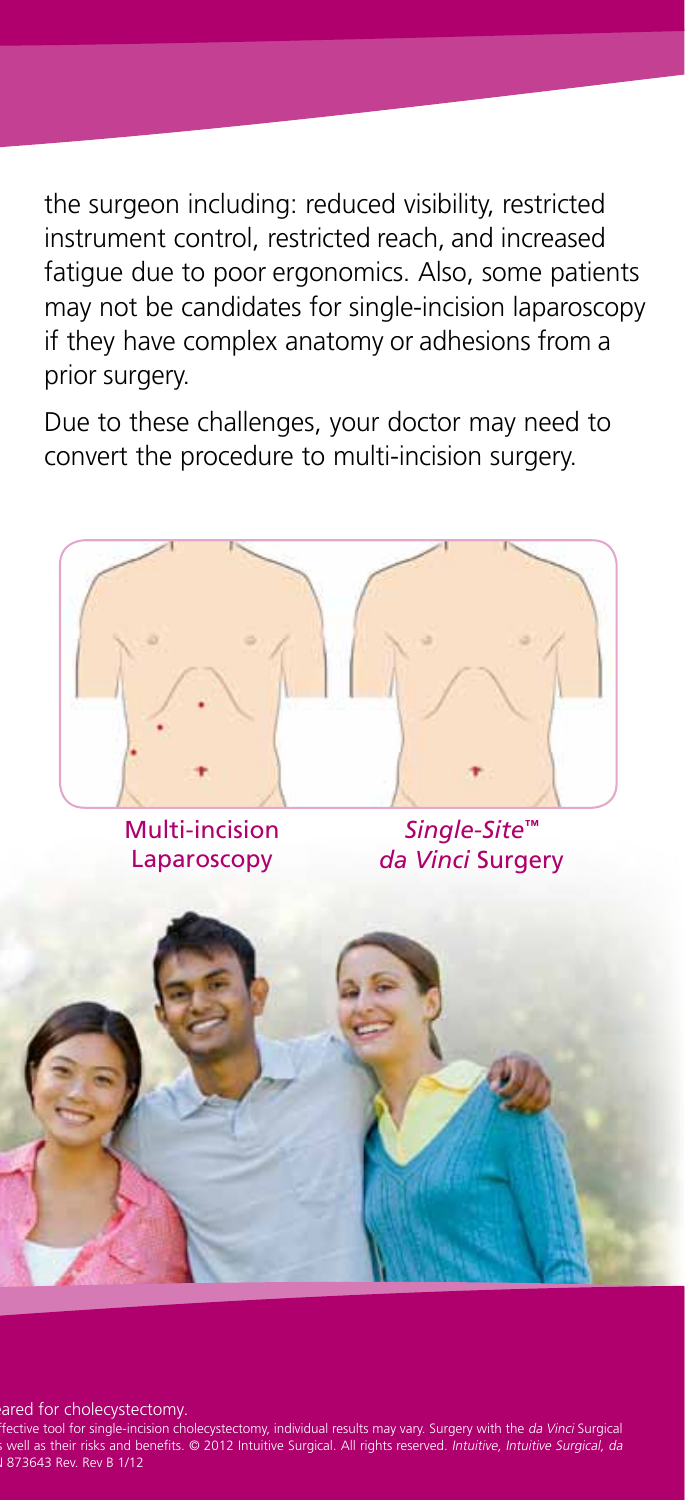# *Single-Site™ da Vinci ®*  **Surgery:**  A Virtually Scarless Procedure

If you have been told you need gallbladder surgery, ask your doctor about *Single-*S*ite da Vinci* Surgery.

This procedure is performed through a single incision using state-of-the-art precision instruments. Patients who choose *Single-Site da Vinci* Surgery experience a virtually scarless procedure since surgery is performed through only one incision in the navel (belly button), which dramatically limits visible scarring.

The primary potential benefits\* of *Single-Site da Vinci* Surgery include:

- > Minimal scarring<sup>4,5</sup>
- $\sum$  Minimal pain<sup>4,6</sup>
- Low blood loss<sup>4</sup>
- Fast recovery6
- $\sum$  Short hospital stay<sup>4,6</sup>
- > High patient satisfaction<sup>6</sup>

As with any surgery, these benefits cannot be guaranteed since surgery is unique to each patient and procedure.



\* Based on early clinical data. <sup>4</sup> Kroh M, El-Hayek K, Rosenblatt S, Chand B, Escobar P, Kaouk J, Ch<br>surgery with a novel single-port robotic system: cholecystectomy using the *da Vinci Single-Site* platfo<br>3. <sup>s</sup> Haber GP Arch Surg. 2011 Jun 20.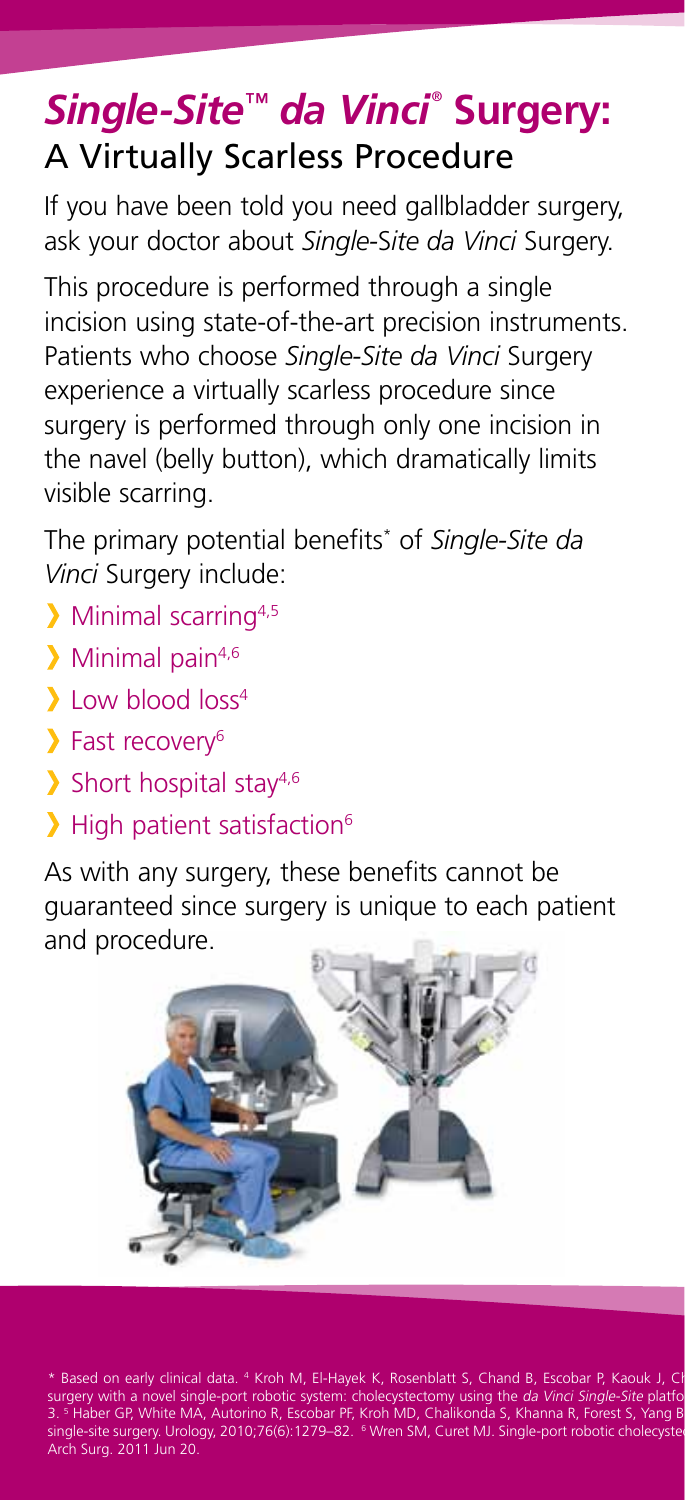## **The Enabling Technology:** da *Vinci*® Surgical System with *Single-Site*™ Technology

The *da Vinci* Surgical System is designed to overcome the limitations of manual laparoscopy with enhanced capabilities, including highdefinition 3D vision and a magnified view.

Your doctor controls the *da Vinci* System, which translates his or her hand movements into smaller, more precise movements of tiny instruments inside your body.



Though it is often called a "robot," *da Vinci*  cannot act on its own - the surgery is performed entirely by your doctor.

Together, the *da Vinci* System and *Single-Site™* instruments allow your doctor to perform gallbladder surgery through a single incision. As a result, you may be able to get back to your life without the recovery or scars that usually follow major surgery.

The *da Vinci* System has been used successfully worldwide in hundreds of thousands of procedures to date.